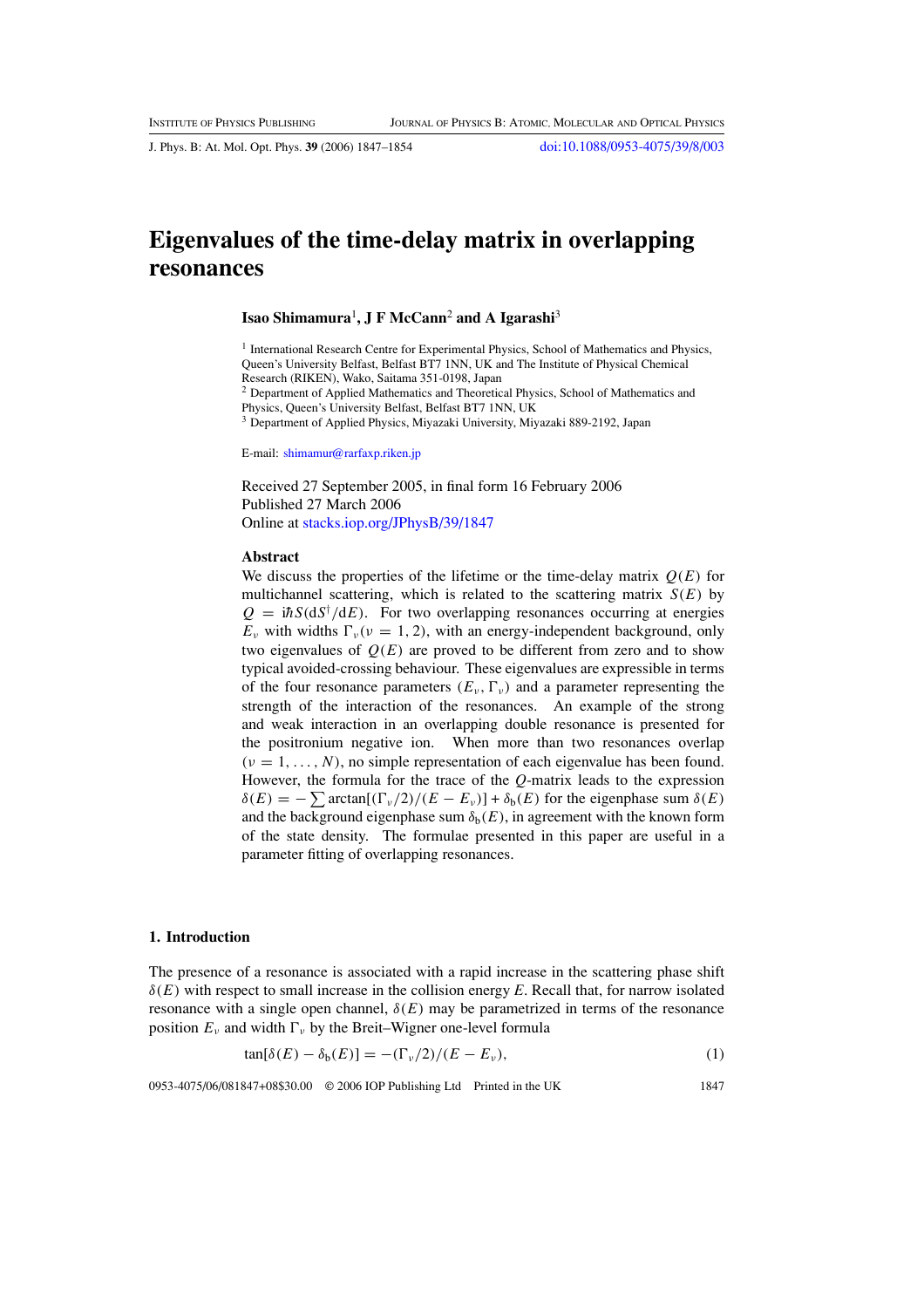<span id="page-1-0"></span>where the background phase shift  $\delta_b(E)$  has a slow variation in energy close to the resonance. The subscript *ν* will take many integer values in the later discussion, but here we may assume  $\nu = 1$ . The phase shift may be calculated and fitted to [\(1\)](#page-0-0) to obtain the parameters  $E_{\nu}$  and  $\Gamma_{\nu}$ as well as the function  $\delta_b(E)$ . The equivalent form for the *S*-matrix is given by the relation  $S(E) \equiv \exp(2i\delta) = S_b^{1/2} [1 - i f_v] S_b^{1/2}$ , where  $S_b(E) = \exp(2i\delta_b)$  denotes the background contribution, and where the function

$$
f_{\nu}(E) = \Gamma_{\nu}/(E - \mathcal{E}_{\nu}) = \Gamma_{\nu}/(E - E_{\nu} + i\Gamma_{\nu}/2)
$$
\n(2)

represents a simple pole at  $E = \mathcal{E}_v = E_v - i\Gamma_v/2$ .

d*δ*

When two or more open channels are coupled to an isolated resonance, a matrix

$$
S_{\nu}(E) = I - i f_{\nu}(E) P_{\nu}
$$
\n(3)

may be introduced, and the *S*-matrix may be partitioned in the manner [\[1–4](#page-7-0)]

$$
S(E) = VS_{\nu}V^{T} = S_{b} - if_{\nu}(E)VP_{\nu}V^{T}
$$
\n(4)

with a slowly-varying background scattering matrix  $S_b(E) = VV^T$ , and a rapidly-varying resonance term. The matrix  $I$  in  $(3)$  is the unit matrix and the superscript  $T$  indicates the transpose. The symmetric matrix  $P_\nu$  in the symmetric unitary matrix  $S_\nu$  has the meaning of a projection matrix, and can be written as  $P_v = \mathbf{c}_v \mathbf{c}_v^{\dagger}$  with the real, normalized vector  $\mathbf{c}_v$  having elements  $c_{v,i} = (\Gamma_{v,i}/\Gamma_v)^{1/2}$ . Here,  $\Gamma_{v,i}$  is the partial width, which is proportional to the rate of decay into the channel *i*. The total width is their sum:  $\Gamma_v \equiv \sum_i \Gamma_{v,i}$ . In the usual Breit–Wigner form of  $S(E)$  [\[5\]](#page-7-0), the background  $S_b$ -matrix is often assumed to be energyindependent and diagonal, which means that no inelastic scattering occurs in the background. Then, the matrix *V* is diagonal with elements  $V_{ii} = \exp(i\phi_i)$ , where the background phase shifts  $\phi_i$  are constants. Although this assumption simplifies the theoretical formalism to a great extent, it is often unrealistic.

A simple parametrization of the *S*-matrix in the form (4) might appear impractical when many channels, and hence many fitting parameters  $\{\Gamma_{v,i}\}$  and  $E_v$ , are involved. However, Hazi [\[6](#page-7-0)] showed that equation [\(1\)](#page-0-0) still applies to a multichannel problem if  $\Gamma_{\nu}$  is understood as the total width and if  $\delta(E)$  and  $\delta_b(E)$  are taken to be the eigenphase sum and the background eigenphase sum, respectively. Thus, by diagonalizing the *S*-matrix, we define eigenphases*(δ)j* by writing the diagonal elements as  $exp[2i(\delta)_i]$ , and similarly the background eigenphases  $(\delta_b)_j$  by diagonalizing the background *S*-matrix,  $S_b$ . The (background) eigenphase sum is defined as their sum:  $\delta(E) \equiv \sum_j (\delta_j, \delta_b(E) \equiv \sum_j (\delta_b)_j$ .

Another important perspective of resonance scattering may be gained from the lifetime matrix or the time-delay matrix  $Q(E)$ , defined by Smith [\[7\]](#page-7-0) as a generalization of the time delay in single-channel scattering [\[8,](#page-7-0) [9\]](#page-7-0). Smith showed that, for multichannel scattering, one can prove that

$$
Q(E) = i\hbar S \frac{\mathrm{d}S^{\dagger}}{\mathrm{d}E} = -i\hbar \frac{\mathrm{d}S}{\mathrm{d}E} S^{\dagger} = Q^{\dagger}(E),\tag{5}
$$

where the dagger indicates the Hermitian conjugate. For single-channel scattering, the substitution of the expression  $S = \exp(2i\delta)$  in terms of the phase shift  $\delta$  into (5) leads immediately to the formula  $Q = 2\hbar (d\delta/dE)$ , which is the additional time spent by the projectile in the collision compared with a passage in the absence of any interaction with the target [\[8](#page-7-0), [9](#page-7-0)]. For multichannel scattering, the diagonal elements  $Q_{ii}$  are real and have the physical meaning of the average time delay, over all possible exit channels, starting from the initial channel *i*. A matrix analysis proves that the trace of the time-delay matrix *Q* is related to the eigenphase sum  $\delta(E)$  by

$$
2\hbar \frac{\mathrm{d}\delta}{\mathrm{d}E} = \text{Tr}\, Q(E),\tag{6}
$$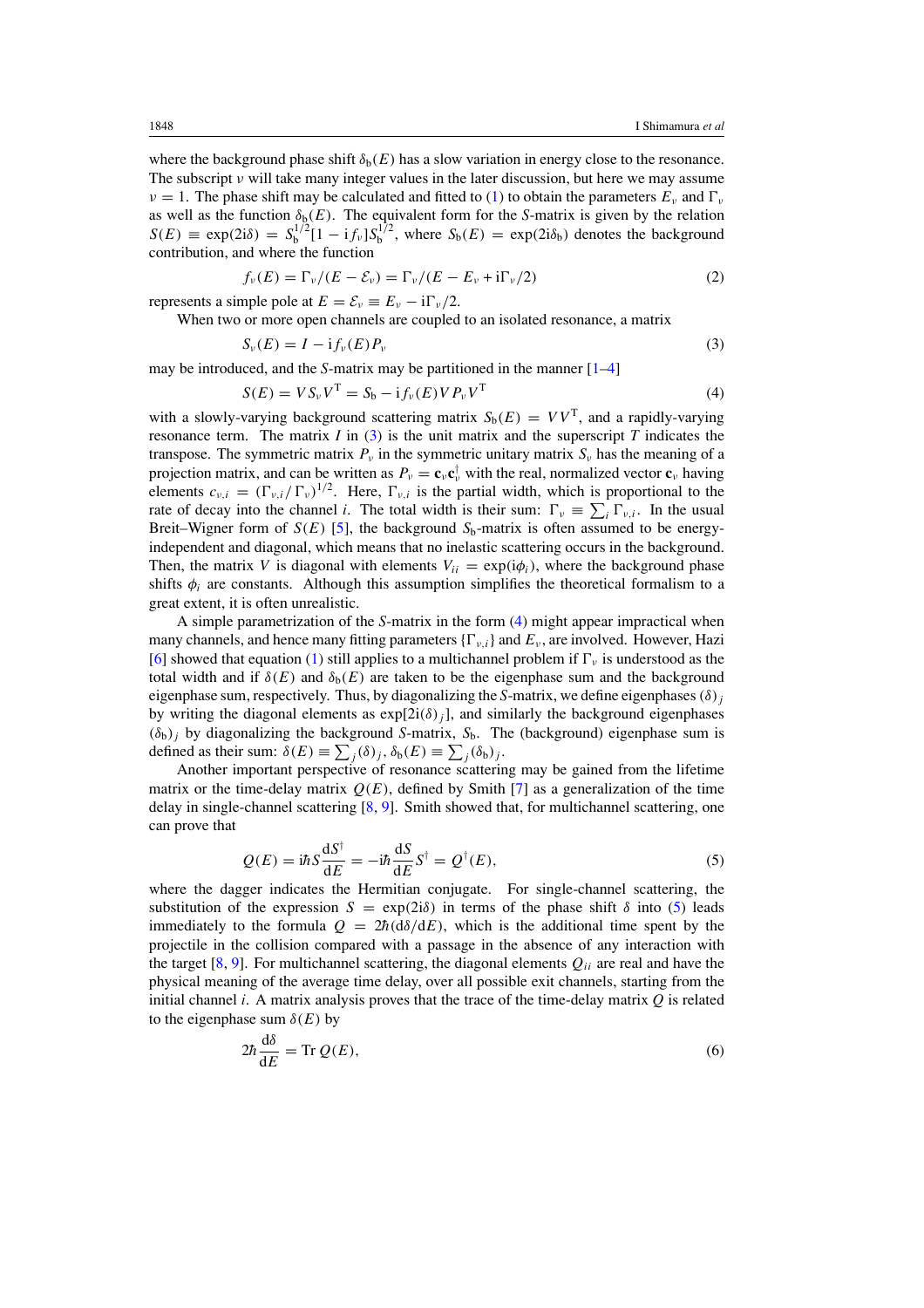<span id="page-2-0"></span>for the  $S(E)$ -matrix or the eigenphase sum  $\delta(E)$  of *any* functional form, either in the presence or in the absence of resonances  $[10]$ <sup>5</sup>.

The main purpose of the present work is to discuss the eigenvalues of the time-delay matrix for overlapping resonances. These resonances are difficult to treat theoretically in a practically useful manner. Even the representation of the *S*-matrix is very complex for overlapping resonances as compared with the Breit–Wigner one-level formula, and various alternative proposals are found in the literature, as was reviewed recently [\[11](#page-7-0)]. Other aspects of overlapping resonances are found in the review articles [\[12,](#page-7-0) [13](#page-7-0)]. In the present paper, we pay attention to the time-delay matrix and develop, in the following section, a theory of overlapping resonances in multichannel scattering; a special case of two overlapping resonances is treated in detail in section [2.3,](#page-4-0) which leads to an instructive result. Numerical examples of resonances in positronium negative ions are analysed in terms of this theory in section [2.4.](#page-5-0) Section [3](#page-6-0) summarizes this work.

#### **2. Multichannel overlapping resonances**

The construction of an explicitly unitary and symmetric *S*-matrix having a number of closely lying poles,  $v = 1, \ldots, N$ , is a difficult problem and there is a long history of approaching this from various avenues [\[11\]](#page-7-0). Simonius [\[14](#page-7-0)] proposed an explicitly unitary representation of the *S*-matrix in the product form

$$
S(E) = V \left(\prod_{\nu=1}^{N} S_{\nu}\right) V^{T}
$$
\n(7)

in terms of the unitary and symmetric matrices  $S_v$ , defined in [\(3\)](#page-1-0) and now generalized for *ν* = 1, ..., *N*. Each *S<sub>ν</sub>* has a simple pole at  $E = \mathcal{E}_v = E_v - i\Gamma_v/2$ .

Note that the unit vector  $\mathbf{c}_v$  in the definition of  $S_v$  is now a complex vector and is no longer expressible in terms of the partial widths  $\Gamma_{v,i}$  as was the case for isolated resonances. Instead, **c***<sup>ν</sup>* should be interpreted as a vector characterizing the mixing of the channels. The projection matrix  $P_v = \mathbf{c}_v \mathbf{c}_v^{\dagger}$  satisfies the relations

$$
P_{\nu}^{2} = P_{\nu} = P_{\nu}^{\dagger}, \qquad \text{Tr}\left(P_{\nu}^{2}\right) = \text{Tr}\,P_{\nu} = 1. \tag{8}
$$

In general, there is no commutation of  $P_\nu$  nor of the  $S_\nu$  matrices:

$$
[P_{\nu}, P_{\nu'}] \neq 0,
$$
  $[S_{\nu}, S_{\nu'}] \neq 0$  for  $\nu \neq \nu'.$  (9)

Therefore, equation (7) is in general asymmetric and fails to satisfy time-reversal invariance. The symmetry of *S* may be enforced by an appropriate choice of vectors  $\{c_v\}$ , although this is difficult in practice. Nonetheless, the matrix  $(7)$  is quite a general unitary representation having poles at the right places, and is often useful when **c***<sup>ν</sup>* need not be determined, as will be seen below.

## *2.1. Preliminary*

For later use, we now introduce a Lorentzian function  $G_\nu(E)$ 

$$
G_{\nu}(E) \equiv \tau_{\nu} |f_{\nu}(E)|^2 = \frac{\hbar \Gamma_{\nu}}{(E - E_{\nu})^2 + (\Gamma_{\nu}/2)^2}.
$$
 (10)

<sup>5</sup> Equation [\(6\)](#page-1-0) might appear trivial at the first sight if *S* and *S*† in [\(5\)](#page-1-0) are diagonalized by a unitary matrix *U*. However, one should note that d*U/*d*E* is not zero in general and that its contribution to Tr *Q* must be examined.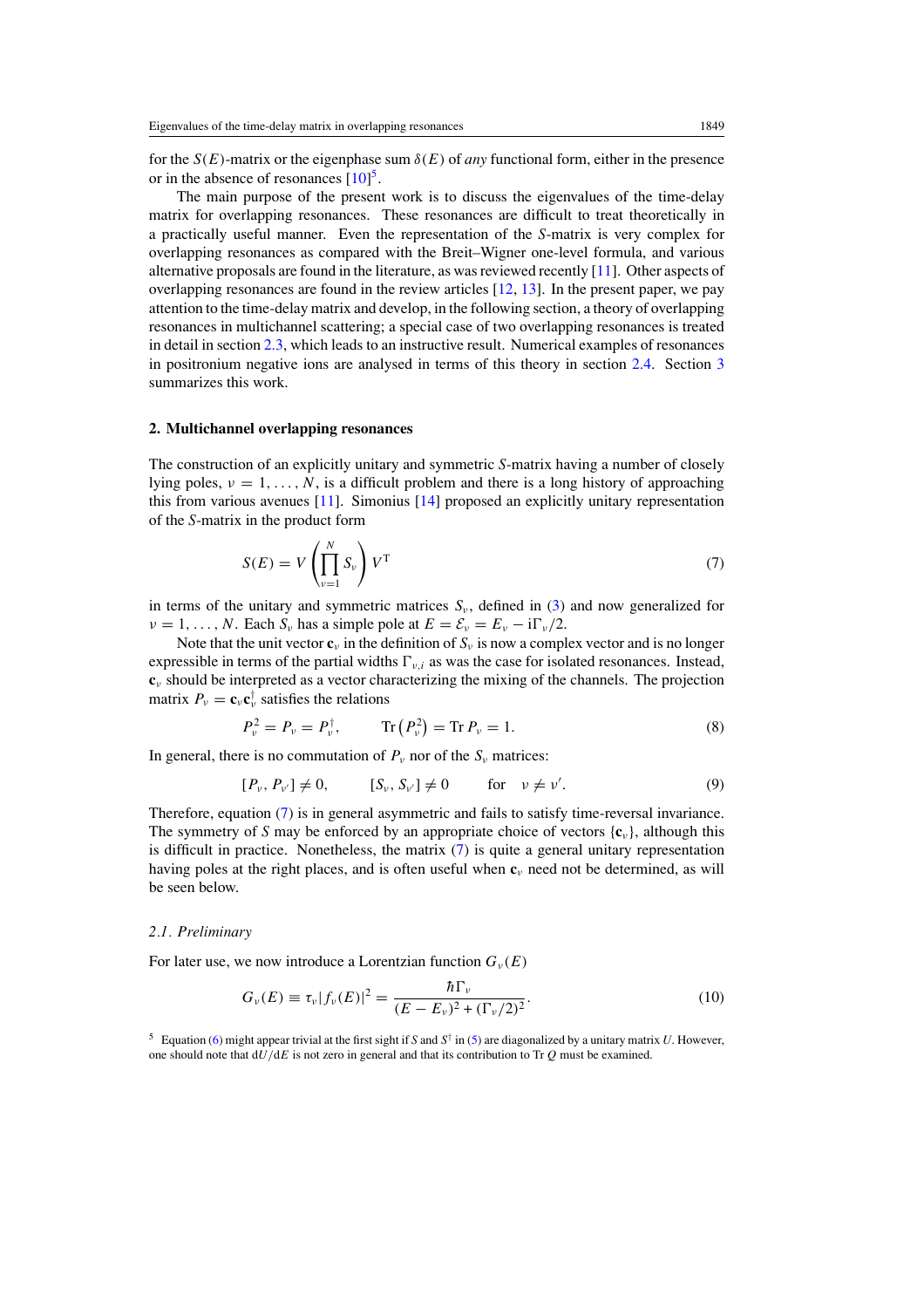<span id="page-3-0"></span>While  $f_\nu(E)$  of [\(2\)](#page-1-0) is dimensionless, the function  $G_\nu(E)$  has the dimension of time and takes a maximum value of four times the lifetime  $\tau_{\nu} = \hbar / \Gamma_{\nu}$  at  $E = E_{\nu}$ . The functions  $f_{\nu}(E)$  and  $G_{\nu}(E)$  satisfy the relations

$$
1 - \mathrm{i} f_v(E) = (E - \mathcal{E}_v^*)/(E - \mathcal{E}_v) \equiv \exp[2\mathrm{i}\delta_v(E)],\tag{11}
$$

$$
G_{\nu}(E) = -\hbar f_{\nu}'(E)[1 + i f_{\nu}^*(E)].
$$
\n(12)

The phase  $\delta_{\nu}(E)$  defined by (11) is easily seen to satisfy a Breit–Wigner-type formula

$$
\tan \delta_{\nu}(E) = -\frac{\Gamma_{\nu}/2}{E - E_{\nu}}, \qquad 2\hbar \frac{d\delta_{\nu}}{dE} = G_{\nu}(E). \tag{13}
$$

The time-delay matrix  $Q_v$  corresponding to an *S*-matrix of the form  $VS_vV^T$  may be expressed as

$$
Q_{\nu} = -i\hbar (VS_{\nu}V^{T})'(VS_{\nu}V^{T})^{\dagger}
$$
  
=  $-i\hbar [V S_{\nu}' S_{\nu}^{\dagger} V^{\dagger} + V'V^{\dagger} + VS_{\nu} (V^{T})'(V^{T})^{\dagger} S_{\nu}^{\dagger} V^{\dagger}]$   
=  $G_{\nu} VP_{\nu} V^{\dagger} - i\hbar [V'V^{\dagger} + VS_{\nu} (V^{\dagger}V')^{T} S_{\nu}^{\dagger} V^{\dagger}],$  (14)

where use has been made of the relation

$$
-\mathrm{i}\hbar S_{\nu}' S_{\nu}^{\dagger} = G_{\nu} P_{\nu},\tag{15}
$$

which follows from equations  $(3)$  and  $(12)$ . Then clearly,

$$
\operatorname{Tr} Q_{\nu} = G_{\nu}(E) - i\hbar \operatorname{Tr}[V'V^{\dagger} + (V^{\dagger}V')^{T}]
$$
  
=  $G_{\nu}(E) - 2i\hbar \operatorname{Tr}(V'V^{\dagger})$   
=  $G_{\nu}(E) + 2\hbar (d\delta_{b}/dE).$  (16)

Here, the second term in the last expression has been derived by noting that the unitary matrix *V* is expressible as  $V = U_b^T O^{1/2}$  in terms of the orthogonal matrix  $U_b$  that diagonalizes  $S_b$  as  $O = U<sub>b</sub> S<sub>b</sub> U<sub>b</sub><sup>T</sup>.$ 

## *2.2. The time-delay matrix*

The *Q*-matrix for the *S*-matrix of [\(7\)](#page-2-0) can be written as

$$
Q = -i\hbar \sum_{\nu=1}^{N} V \Pi_{\nu-1} S_{\nu}' S_{\nu+1} \cdots S_{N} V^{T} (V^{T})^{\dagger} S_{N}^{\dagger} \cdots S_{1}^{\dagger} V^{\dagger} - i\hbar [V'V^{\dagger} S + S(V^{T})^{\dagger} (V^{T})'] S^{\dagger}
$$
  
= 
$$
\sum_{\nu=1}^{N} [G_{\nu} V \Pi_{\nu-1} P_{\nu} (\Pi_{\nu-1})^{\dagger} V^{\dagger}] - i\hbar [V'V^{\dagger} + S(V'V^{\dagger})^{T} S^{\dagger}]
$$
(17)

with

$$
\Pi_{\nu-1} \equiv S_1 \cdots S_{\nu-1} \quad \text{for} \quad \nu \geqslant 2, \qquad \Pi_{\nu-1} \equiv I \quad \text{for} \quad \nu = 1,\tag{18}
$$

where equation (15) has been used. This leads to a simple expression for its trace

$$
\operatorname{Tr} Q = \operatorname{Tr} \sum_{\nu=1}^{N} G_{\nu} P_{\nu} - i\hbar \operatorname{Tr} [V'V^{\dagger} + (V'V^{\dagger})^{T}]
$$
  
\n
$$
= \sum_{\nu=1}^{N} G_{\nu}(E) - 2i\hbar \operatorname{Tr} (V'V^{\dagger})
$$
  
\n
$$
= \sum_{\nu=1}^{N} G_{\nu}(E) + 2\hbar \frac{d\delta_{b}}{dE}
$$
 (19)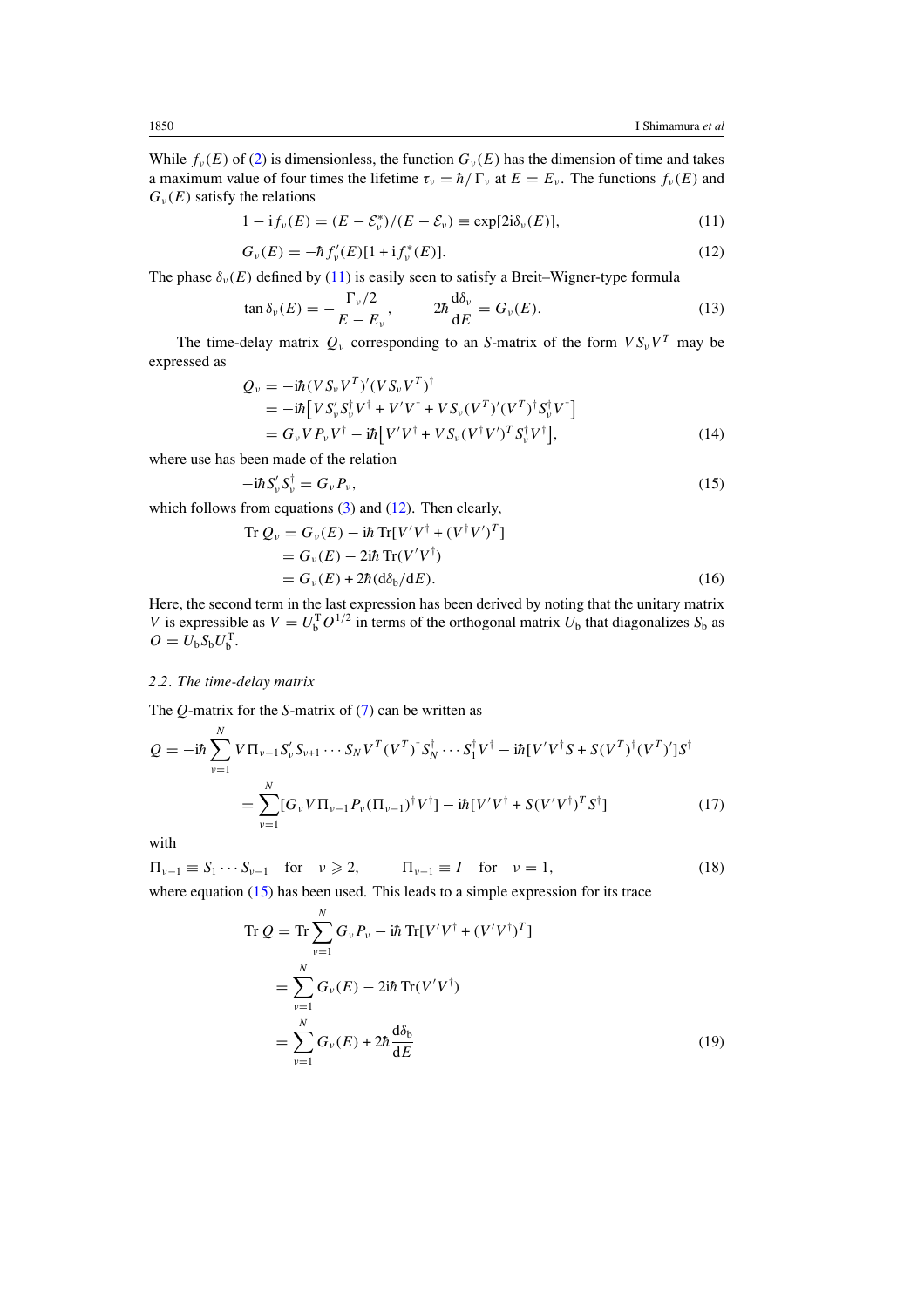<span id="page-4-0"></span>due to [\(8\)](#page-2-0) and [\(16\)](#page-3-0). This is a slight generalization of the result derived by Lyuboshitz [\[15\]](#page-7-0), and also agrees with the result for the state density [\[12\]](#page-7-0).

Since Tr *Q* is proportional to the derivative d*δ/*d*E* of the eigenphase sum *δ* according to the general theorem  $(6)$ , the integration of  $(19)$  with respect to the energy *E* (with the proper consideration of the constant of integration) leads to the formula

$$
\delta(E) = \sum_{\nu=1}^{N} \delta_{\nu}(E) + \delta_{\rm b}(E) = -\sum_{\nu=1}^{N} \arctan \frac{\Gamma_{\nu}/2}{E - E_{\nu}} + \delta_{\rm b}(E), \tag{20}
$$

which is a generalization of the Hazi formula  $(1)$  [\[6\]](#page-7-0) for overlapping resonances. Equation (20) and its derivative [\(19\)](#page-3-0) involve much less parameters and are much more useful in parameter fitting, than that for the *S*-matrix elements.

#### *2.3. Overlapping double resonance*

The case of two overlapping resonances is tractable in an explicit way. In particular, if the background scattering matrix  $S_b$  is independent of energy, then the *Q*-matrix of [\(17\)](#page-3-0) reduces to

$$
Q = G_1 V P_1 V^{\dagger} + G_2 V S_1 P_2 S_1^{\dagger} V^{\dagger}.
$$
 (21)

Then consider the unitary transform

$$
\overline{Q} \equiv S_1^{\dagger} V^{\dagger} Q V S_1 = G_1 P_1 + G_2 P_2, \tag{22}
$$

where the commutativity of  $P_\nu$  and  $S_\nu$  has been used. Clearly this has the same eigenvalues and trace as Q, that is Tr  $Q = Tr \overline{Q} = G_1 + G_2$  in agreement with [\(19\)](#page-3-0).

Now consider the eigenvectors of  $\overline{Q}$  in the form of a linear combination of the vectors **c**<sup>1</sup> and **c**2. This approach is a generalization of that of [\[16\]](#page-7-0) for isolated resonances. The eigenvalue equation for  $\overline{Q}$  can be written as

$$
0 = [\overline{Q} - q] \mathbf{x} = [G_1 \mathbf{c}_1 \mathbf{c}_1^\dagger + G_2 \mathbf{c}_2 \mathbf{c}_2^\dagger - q] (a_1 \mathbf{c}_1 + a_2 \mathbf{c}_2). \tag{23}
$$

Multiplication of (23) by  $\mathbf{c}_1^{\mathsf{T}}$  and by  $\mathbf{c}_2^{\mathsf{T}}$  from the left results in the coupled equations

$$
\begin{pmatrix}\nG_1 - q & \alpha G_2 \\
\alpha^* G_1 & G_2 - q\n\end{pmatrix}\n\begin{pmatrix}\na_1 + \alpha a_2 \\
\alpha^* a_1 + a_2\n\end{pmatrix} = 0
$$
\n(24)

for the coefficients  $a_1$  and  $a_2$ . Here we have defined the inner product  $\alpha \equiv \mathbf{c}_1^{\mathsf{T}} \mathbf{c}_2$ . The non-trivial solutions require that

$$
(G_1 - q)(G_2 - q) - \beta G_1 G_2 = 0 \tag{25}
$$

with  $\beta \equiv |\alpha|^2$  and  $0 \le \beta \le 1$ . Thus, we have *Q* eigenvalues given by

$$
q = q_{\pm} \equiv \frac{G_1 + G_2}{2} \pm \frac{[(G_1 - G_2)^2 + 4\beta G_1 G_2]^{1/2}}{2}.
$$
 (26)

The corresponding mixing ratios  $r_{+} \equiv a_{2}/a_{1}$  are given by

$$
q_{\pm} = (1 + \alpha r_{\pm}) G_1 = (1 + \alpha^* r_{\pm}^{-1}) G_2. \tag{27}
$$

The sum of the two eigenvalues in (26) reduces to  $q_+ + q_- = G_1 + G_2$ , which is equal to the trace. On the other hand, the matrix  $\overline{Q}(E)$  is positive definite since

$$
\mathbf{u}^{\dagger}\overline{Q}\mathbf{u} = G_1|\mathbf{u}^{\dagger}\mathbf{c}_1|^2 + G_2|\mathbf{u}^{\dagger}\mathbf{c}_2|^2 \geqslant 0
$$
\n(28)

for any vector **u** with the appropriate number of elements. Therefore, the eigenvalues of  $Q$  other than  $q_{\pm}$  are all zero. The eigenvectors corresponding to these zero eigenvalues are orthogonal to both  $VS_1c_1$  and  $VS_1c_2$ .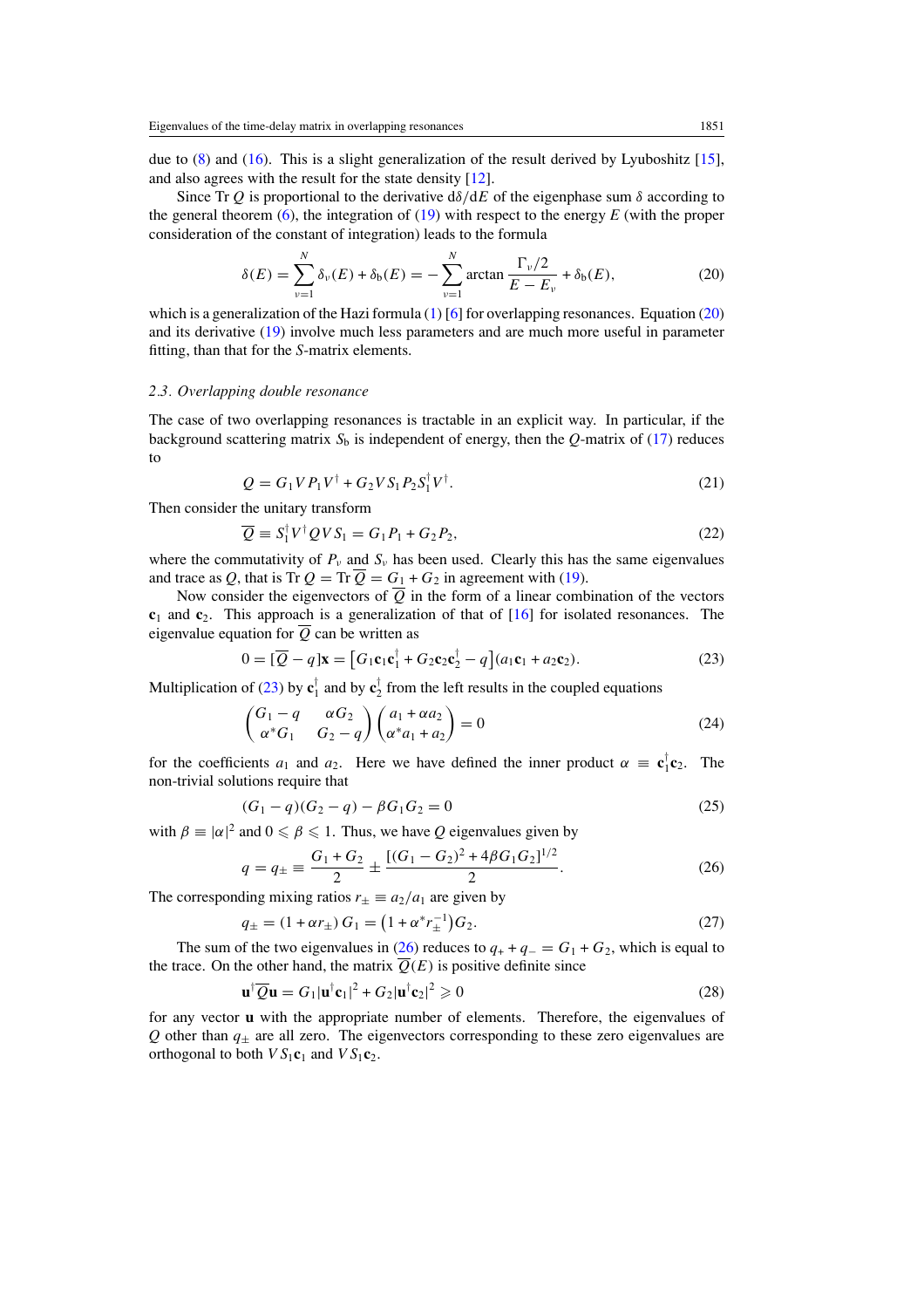<span id="page-5-0"></span>Each eigenvector defines a linear combination of the original physical channels, a new channel that may be called an eigenchannel associated with the *Q*-matrix, rather than the *S*-matrix, or simply a *Q*-matrix eigenchannel. If the scattering process starts from the *Q*matrix eigenchannel associated with the eigenvalue  $q_{+}$  (or  $q_{-}$ ), the average time delay is  $q_{+}$ (or *q*−) and shows a resonance behaviour to be elaborated on in the following. No average time delay occurs for scattering starting from any other *Q*-matrix eigenchannel.

The pair  $q_{+}$  of [\(26\)](#page-4-0) shows typical avoided-crossing behaviour. The strength of the resonance interaction (avoidance) is determined by two kinds of overlap: (i) that between the two Lorentzian profiles  $G_1(E)$  and  $G_2(E)$  and (ii) the parameter  $\beta = |\mathbf{c}_1^{\dagger} \mathbf{c}_2|$  $2$ . The product  $G_1(E)G_2(E)$  is almost zero for any *E* if the two resonances are well separated. Then one of the two eigenvalues  $q_{\pm}$  will be nearly equal to  $G_1(E)$  and the other to  $G_2(E)$ . When  $G_1(E)$ and  $G_2(E)$  overlap each other significantly, the two limiting cases of  $(26)$  are

$$
\begin{aligned}\n\beta \to 0: \quad & q_{\pm} \to G_i(E), & i &= 1, 2 \\
\beta \to 1: \quad & q_{+} \to G_1(E) + G_2(E), & q_{-} \to 0.\n\end{aligned} \tag{29}
$$

In the limit of weak overlap  $\beta$ , the two eigenvalues cross each other. For strong interaction of the resonances, i.e. for  $\beta = 1$  (or  $\mathbf{c}_1 = \mathbf{c}_2$ ),  $q_+$  will be the only nonzero eigenvalue of the time-delay matrix. In this limit, the two projection matrices are the same  $(P_1 = P_2)$ , and it follows that  $\overline{Q}(E) = [G_1(E) + G_2(E)]P_1$ . Thus the rank of  $\overline{Q}$  is 1. This leads to the case of single-channel resonance with a double-Lorentzian profile. Both of the two resonances are associated with the same *Q*-matrix eigenchannel defined by the eigenvector  $VS_1c_1$ . Scattering starting from any other *Q*-matrix eigenchannel has no average time delay.

Note that equation [\(26\)](#page-4-0) contains only five parameters, namely, the resonance parameters *E*<sub>1</sub>,  $\Gamma$ <sub>1</sub>, *E*<sub>2</sub> and  $\Gamma$ <sub>2</sub> and the overlap parameter *β*. Details of the vectors **c**<sub>*i*</sub> are irrelevant to the *Q*-matrix eigenvalues for the case of two overlapping resonances with a constant background scattering matrix. Thus, equation [\(26\)](#page-4-0) affords a convenient and physically transparent parametrization procedure, as will be illustrated in the following subsection.

## *2.4. Numerical examples of strongly and weakly avoided crossing*

Overlapping quantum resonances are common not only in nuclear physics, but also in atomic and molecular systems; see [\[17–19\]](#page-7-0) for some recent examples. Here we take up the positronium negative ion Ps<sup>−</sup> consisting of an electron and a positronium Ps, the latter being a bound state between an electron e<sup>−</sup> and a positron e+. The system Ps<sup>−</sup> is equivalent to its charge conjugate system, positronium positive ion  $\text{Ps}^+ = e^+e^-e^+$ . Multichannel continuum states have been calculated by solving close-coupling equations in terms of the hyperspherical coordinates; see [\[18](#page-7-0), [19\]](#page-7-0) for computational details and results. In this example, the two extremes of overlapping resonances are apparent: (a) resonances for the symmetry  ${}^{1}P^{o}$  in the energy region just below the threshold  $E = -0.02778$  au for the break-up into  $e^- + Ps(n = 3)$ , where *n* is the principal quantum number, and (b) resonances of symmetry  ${}^{1}D^{e}$  just above this threshold. All channels breaking up asymptotically into  $e^- + Ps(n \leq 4)$  have been included in the close-coupling calculations.

The solid curves in figures [1\(](#page-6-0)a) and (b) represent the two largest calculated eigenvalues of the *Q*-matrix. Those in figure [1\(](#page-6-0)a) for Ps<sup>−</sup>*(*1Po *)* illustrate the case typical of strong interaction,  $\beta \simeq 1$ . The upper eigenvalue  $q_1$  looks like a mere superposition of two Lorentzian profiles, one quite narrow and strong and the other much broader and weak. The lower eigenvalue  $q_2$  is much smaller than  $q_1$ . Indeed, a choice of  $\beta = 0.95$ ,  $(E_1, \Gamma_1) = (-2.8125 \times 10^{-2} \text{ au}, 6.24 \times 10^{-7} \text{ au})$ and  $(E_2, \Gamma_2) = (-2.8097 \times 10^{-2} \text{ au}, 3.33 \times 10^{-5} \text{ au})$  in equation [\(26\)](#page-4-0) results in the broken curves, which show a very good fit to the solid curves. The upper broken curve is hardly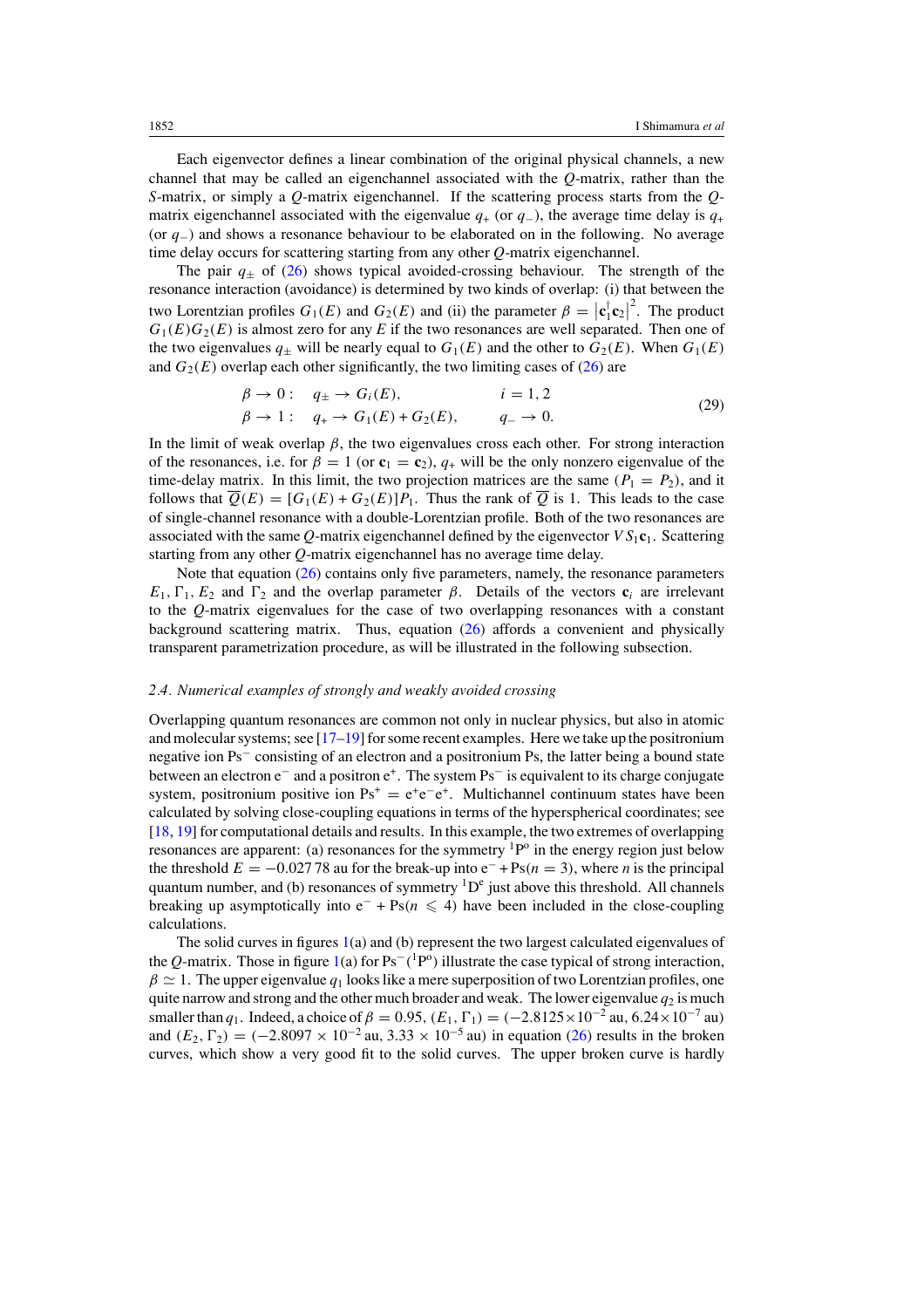<span id="page-6-0"></span>

**Figure 1.** Examples of the eigenvalues  $q_i$  of the time-delay matrix  $Q(E)$  in the region of an overlapping double resonance in the positronium negative ion  $Ps^- = e^+e^-e^-$ . The small eigenvalues irrelevant to the avoided crossing are excluded. (a) The strong avoidance case with  $\beta = 0.95$  in the symmetry <sup>1</sup>P<sup>o</sup>. Solid curves: hyperspherical close-coupling calculations. Broken curves: fitting of equation [\(26\)](#page-4-0). The upper broken curve is indistinguishable from the solid curve. (b) The weak avoidance case with  $\beta = 0.10$  in the symmetry <sup>1</sup>D<sup>e</sup>. Solid curves: hyperspherical close-coupling calculations. Broken curves: fitting of equation [\(26\)](#page-4-0) with a weak background augmented; see the text.

distinguishable from the solid curve and from the calculated values of Tr *Q*. The difference between the solid and broken curves for the lower eigenvalue looks appreciable because of the logarithmic scale, but the absolute difference is quite small. These results also confirm that the background variation is almost negligible in this case.

The solid curves in figure  $1(b)$  for  $Ps<sup>-1</sup>(h<sup>c</sup>)$  exhibit a typical avoided crossing between narrow and broad resonances, illustrating  $\beta \ll 1$ . However, a trial fit of [\(26\)](#page-4-0) immediately suggests the presence of an appreciable background. Thus we add a correction term linear in *E* to [\(26\)](#page-4-0). The first step is to fit  $f_+(E) \equiv q_+ + q_- + C_0 + C_1E$  to the calculated values of  $q_1 + q_2$  to determine the parameters  $E_1, \Gamma_1, E_2, \Gamma_2, C_0$  and  $C_1$  since  $f_+$  is independent of *β*. The second step is to fit  $f_-(E) \equiv q_+ - q_- + C'_1 + C'_2E$  to  $q_1 - q_2$  keeping the already determined values of  $(E_i, \Gamma_i, i = 1, 2)$  as they are, to determine the three parameters *β*, *C*<sub>1</sub><sup>'</sup> and *C*<sub>2</sub><sup>'</sup>. The values  $β = 0.10$ ,  $(E_1, \Gamma_1) = (-2.7480 \times 10^{-2} \text{au}, 3.15 \times 10^{-4} \text{au})$ and  $(E_2, \Gamma_2) = (-2.627 \times 10^{-2} \text{au}, 1.7 \times 10^{-3} \text{au})$  yield the broken curves in fairly good agreement with the solid curves. In fact, Tr  $Q$  for this case (which is close to  $q_+ + q_-\$  in the resonance region) was analysed in [\[19](#page-7-0)] in terms of the Gaussian-sum formula with a significant background taken into account. The background in this case shows a typical divergence behaviour towards the threshold of  $Ps(n = 3)$  due to the dipole field, which was included explicitly in the fitting formula [\[19\]](#page-7-0). The resonance parameters obtained were  $(E_1, \Gamma_1) = (-2.7480 \times 10^{-2} \text{ au}, 3.1 \times 10^{-4} \text{ au}) \text{ and } (E_2, \Gamma_2) = (-2.617 \times 10^{-2} \text{ au}, 2.1 \times 10^{-4} \text{ au}) \text{ and } (E_2, \Gamma_2) = (-2.617 \times 10^{-2} \text{ au}, 2.1 \times 10^{-4} \text{ au}) \text{ and } (E_2, \Gamma_2) = (-2.617 \times 10^{-2} \text{ au}, 2.1 \times 10^{-4} \text{ au}) \text{ and } (E_2, \Gamma_2) = ( 10^{-3}$  au), which are quite close to the values extracted from  $q_+$  and  $q_-$ .

## **3. Conclusion**

No convenient representation of the multichannel *S*-matrix for overlapping resonances that is explicitly unitary and symmetric appears to be known in the literature  $[11]$  $[11]$ . The explicitly unitary form proposed by Simonius [\[14](#page-7-0)] is often useful in the formal theory of overlapping resonances, although the many parameters involved in it make parameter fitting for *S*-matrix elements almost impossible in practice. However, considerable simplification is attained by